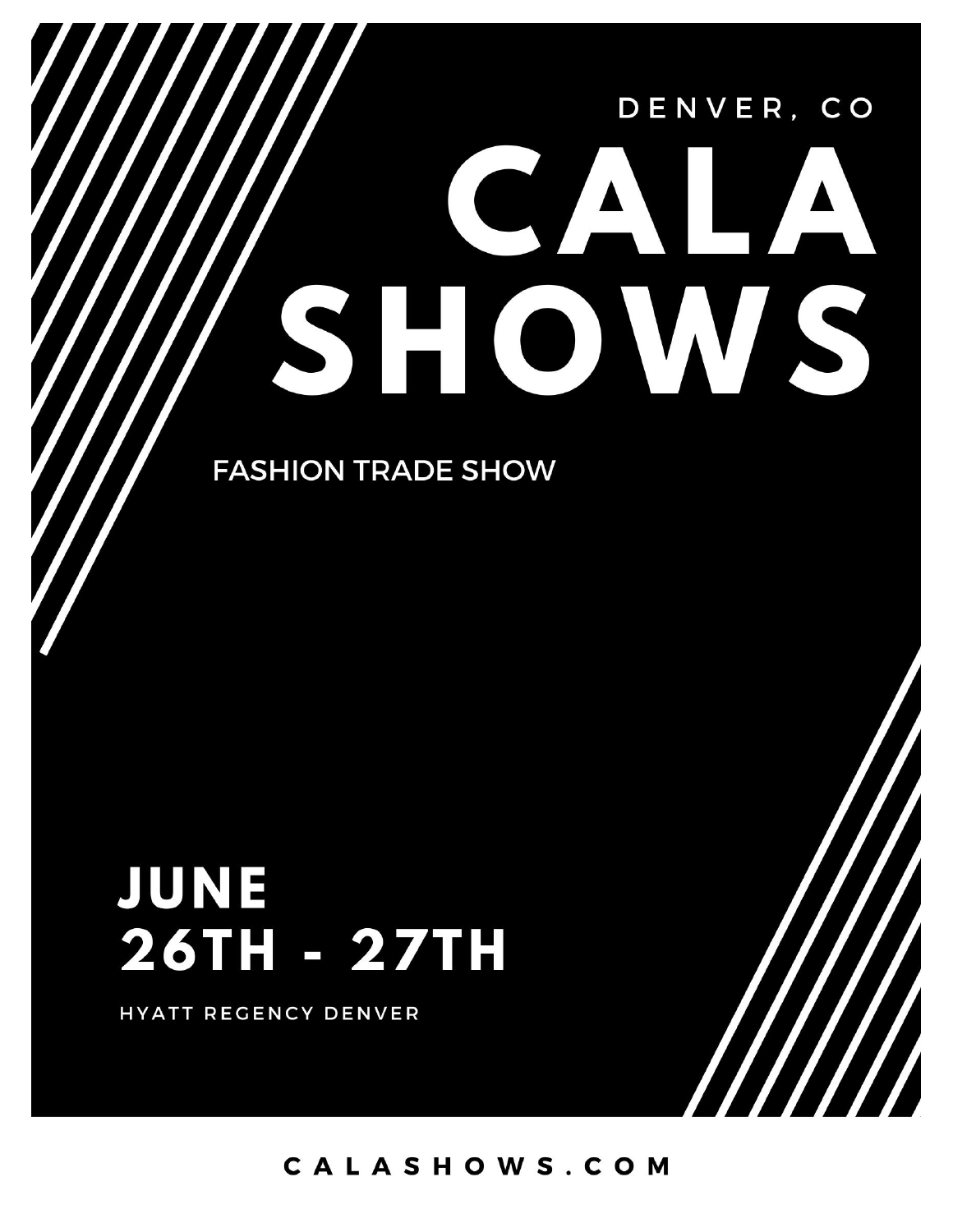# **CALA Shows June 26 & 27 Denver BOOTH DIRECTORY**

# **100 Dylan by True Grit**

Dale Martin, Pam Martin, Candy Thompson

Dylan by True Grit True Grit

# **101**

# **The Landa Showroom**

Doug Plamondon, Shana Regenhardt

Cienna hello nite Mododoc **OAT** 

### **102 Johnny Was**

Marisa West, Emily Waldron (949) 293-1876

Johnny Was

#### **103 Jacki Zwick Sales**

JACQUELYN I ZWICK 310-991-9041

ITEM ARCHIVAL Le Pom Pom /Vintage Havana/Kinsey Designs Vintage Havana Footwear

#### **104 Free People**

Lorna Powell, Ashley Vance (425) 246-5655

Free People

# **105 Hasson Costa Showroom**

Betro Simone Bishop & Young tina wageling, maria torres 213-229-8700

Corey Lynn Calter **Etica Grevlin** Ranna Gill Sol Angeles Wilt

# **106**

# **Bella Dahl**

Bella Dahl Piper Bue 213-746-4466

#### **107 The Mint Showroom**

**Eberjey** L\*Space NUX Cami Edell, McKenna **Cyphers** 

# **108**

#### **Sue Goodman Showroom**

**BRACHA** Fifteen Twenty Goldie Maven West PINCH Project Social T Red Haute Sue Goodman, Danielle Evans

# **109**

# **5 Seasons Showroom**

Grey State Level 99 RD Style Solei Sea Splendid Tart Collections Unpublished Veronica M Wanakome Mercy Ruiz 310-500-5102

#### **110 Marked Showroom**

Heartloom SZADE SASKIA BECK (213) 622-9706

#### **111 Brodie Cashmere**

Brodie Cashmere Barbara Nogg, Theresa King 310-922-5254

#### **114**

# **Circle 5 Showroom**

Articles of Society bobi Christine Simek

# **115**

#### **Place Showroom**

ASTR En Saison **HOFF** Lost + Wander MOON RIVER NIA SOPHIE RUE TONY BIANCO Michelle McAdam 213-243-0741

# **116**

**Aratta**

Karen Drotar (626) 285-9288

Aratta

# **117**

# **WBC Showroom**

Desi Green 213-629-2822

Australia Luxe Collective **Driftwood** Femme Fatale Gold + Stone Love Token Recycled Karma

# **118**

**The Nu Vintage**

The Nu Vintage Ruben Romero, HAGOB **KEVORKIAN** 

# **119 TAB Showroom**

Band Of Gypsies Deluc Knititude **Mauritius** Sadie+Sage Sage The Label Tali Levy, Breana Kennedy (213) 599-3233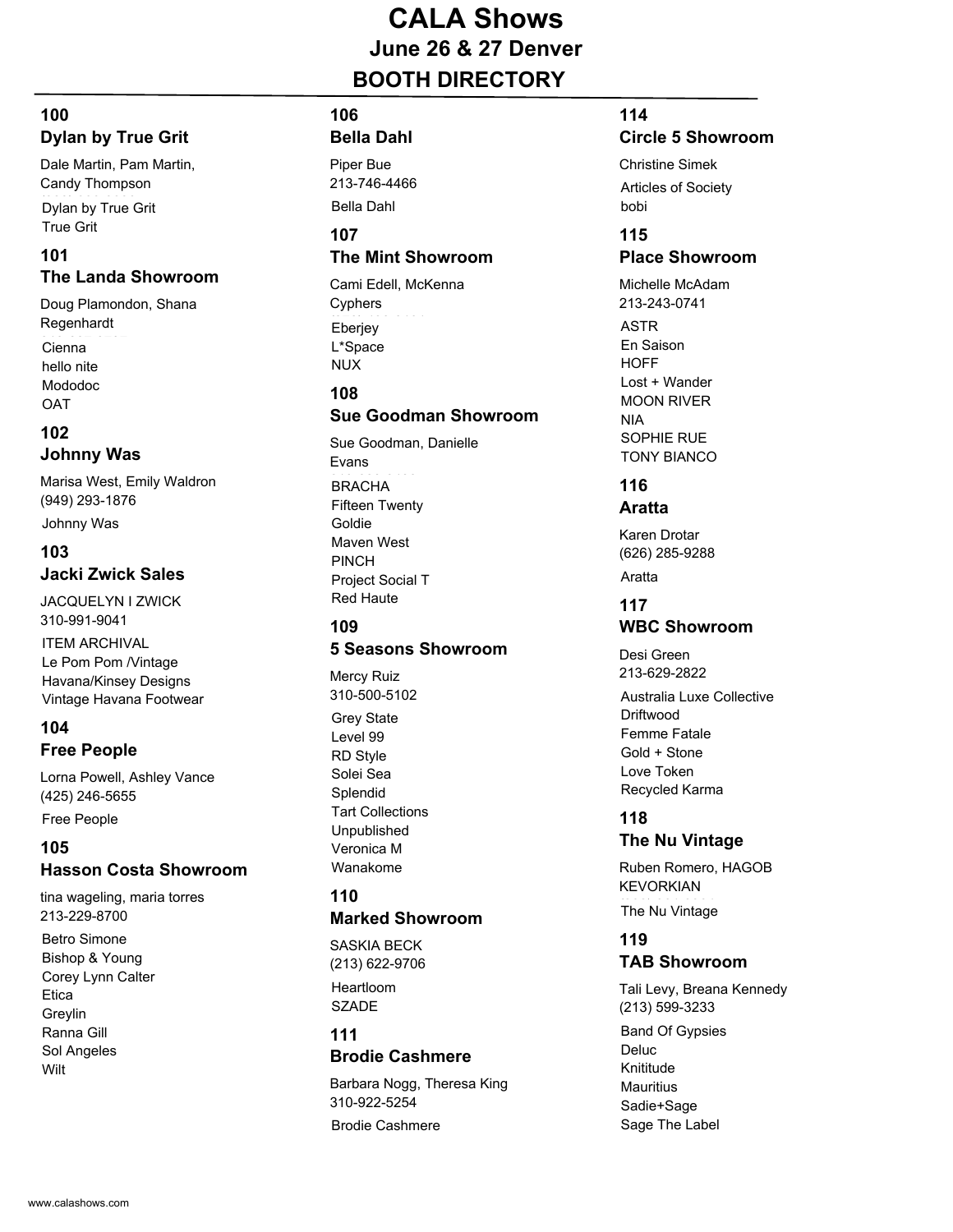# **CALA Shows June 26 & 27 Denver BOOTH DIRECTORY**

# **120 Complete Clothing CO**

Ryan Shokett 323-277-1470

Matty M Search For Sanity Willow

# **121 Mary Minser Sales**

**BHANTI** DANTELLE ORB CLOTHING ROMA LABEL SALAAM CLOTHING SCARLETT POPPIES Mary Minser (213) 842-3445

#### **122 Scandal Italy**

Manar Jarban 213-745-8762

#### Scandal Italy

# **123 Chaser & Saltwater Luxe**

Katie Meis, Britany Bottaro 609-602-8586

Chaser Saltwater Luxe Sandrine Rose Sister x Soeur

# **124 Michael Stars**

Michael Stars Claudine Han (424) 255-2455

#### **125 La Rue Showroom**

BROOKE CALDERON, Sophie Burke- Silafau

ANOTHER LOVE BILA 77 Elan Reset by Jane Shu Shop

# **126**

# **7Diamonds**

7Diamonds Mario Pasillas 714-241-7190

#### **128 G Sales**

Z Girls Kenneth Gandolfo, Quinn Bohrer, Katie Smith

Z Lounge Z Supply

#### **129 Scully by Dale and Sherry**

Dale Jalovec, Sherry Maresh (303) 733-9051

**Scully Scully** Scully Business and Travel Scully Leatherwear Scully Men's

#### **130**

# **Jennifer Gilman Sales**

Minnie Rose Never A Wallflower Sundays NYC Jennifer Gilman (415) 971-3853

#### **131 Friedman Marini Showroom**

LABEL+thread Lola&Sophie Molly G Morrison Denim Nicole Friedman Marini (562) 209-7846

#### **132 Cindi Lee**

HOBO HANDBAGS + **ACCESSORIES** KINROSS CASHMERE Janet Hultberg (303) 601-5877

# **134**

**Denise Arnett**

AMUSE ARNIE + OLLIE DEX THREAD TOMS VISSLA WOVEN HEART Denise Arnett, Denise Devito, Taylor Oliver

#### **135 Chan Luu**

Chan Luu LaNae Oraschin (213) 624-3002

# **136 Blue Pacific Fashion**

Fernando Todeschini, Kari Fisher

**Blue Pacific Scarves** 

#### **137 M. Rena**

M. Rena Nicole Lee Hooper, Nicole M Lee Hooper

# **138**

# **Chantal Accessories**

1822 Denim Co-lab Hedgren Jou Jou Monica Gordon, Teena Manuel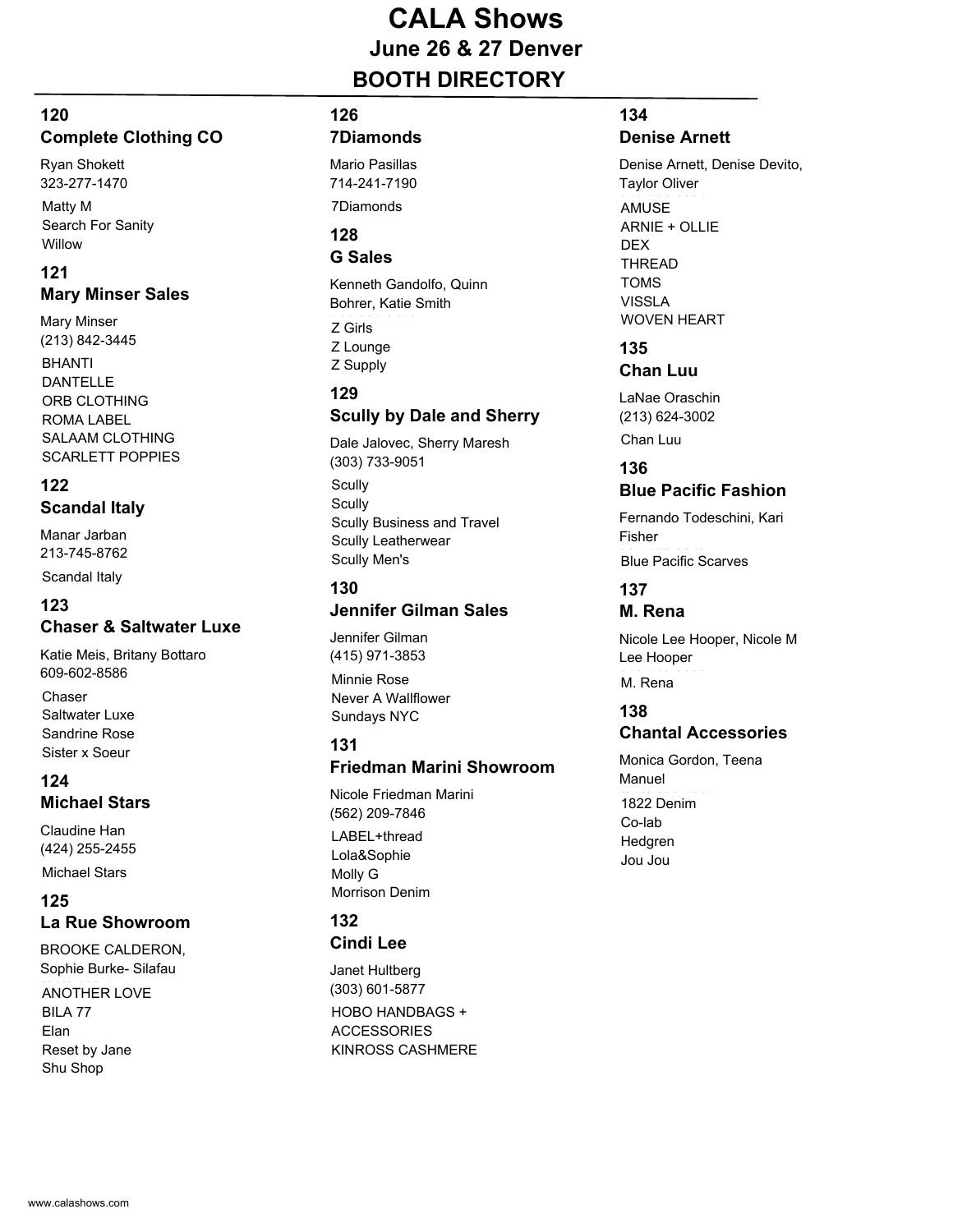| <b>ACTIVEWEAR</b>           |     | Le Pom Pom /Vintage<br>Havana/Kinsey Designs | 103 | <b>SCARLETT POPPIES</b>                      | 121 |
|-----------------------------|-----|----------------------------------------------|-----|----------------------------------------------|-----|
| 7Diamonds                   | 126 |                                              |     | Solei Sea                                    | 109 |
| <b>NUX</b>                  | 107 | <b>SZADE</b>                                 | 110 | Splendid                                     | 109 |
| Scully Business and         | 129 | <b>THREAD</b>                                | 134 | <b>SZADE</b>                                 | 110 |
| Travel                      |     | <b>DENIM</b>                                 |     | <b>FOOTWEAR</b>                              |     |
| <b>T-SHIRTS</b>             |     | 1822 Denim                                   | 138 | Australia Luxe Collective                    | 117 |
| 7Diamonds                   | 126 | 7Diamonds                                    | 126 |                                              |     |
| bobi                        | 114 | Articles of Society                          | 114 | <b>HOFF</b>                                  | 115 |
| Chaser                      | 123 | Driftwood                                    | 117 | Le Pom Pom /Vintage<br>Havana/Kinsey Designs | 103 |
| <b>DANTELLE</b>             | 121 | Etica                                        | 105 | Shu Shop                                     | 125 |
| Driftwood                   | 117 | <b>ITEM ARCHIVAL</b>                         | 103 | Solei Sea                                    | 109 |
| Free People                 | 104 | Level 99                                     | 109 | <b>TOMS</b>                                  | 134 |
| Goldie                      | 108 | Morrison Denim                               | 131 | <b>TONY BIANCO</b>                           | 115 |
| <b>Grey State</b>           | 109 | OAT                                          | 101 | Vintage Havana                               | 103 |
| <b>ITEM ARCHIVAL</b>        | 103 | Sandrine Rose                                | 123 | Footwear<br><b>DRESSES</b>                   |     |
| LABEL+thread                | 131 | Scully                                       | 129 | AMUSE                                        | 134 |
| Project Social T            | 108 | The Nu Vintage                               | 118 | ANOTHER LOVE                                 | 125 |
| Recycled Karma              | 117 | Unpublished                                  | 109 | Aratta                                       |     |
| Scully                      | 129 | Wanakome                                     | 109 |                                              | 116 |
| Search For Sanity           | 120 | <b>SUSTAINABLE</b>                           |     | <b>ASTR</b>                                  | 115 |
|                             |     |                                              |     | <b>Band Of Gypsies</b>                       | 119 |
| Sol Angeles                 | 105 | 1822 Denim                                   | 138 | Bella Dahl                                   | 106 |
| Wilt                        | 105 | <b>Brodie Cashmere</b>                       | 111 | BILA 77                                      | 125 |
| <b>ACCESSORIES</b>          |     | Co-lab                                       | 138 | Bishop & Young                               | 105 |
| ARNIE + OLLIE               | 134 | Etica                                        | 105 |                                              |     |
| <b>BHANTI</b>               | 121 | <b>Grey State</b>                            | 109 | Cienna                                       | 101 |
| <b>Blue Pacific Scarves</b> | 136 | Hedgren                                      | 138 | Corey Lynn Calter                            | 105 |
| HOBO HANDBAGS +             | 132 |                                              |     | Deluc                                        | 119 |
| <b>ACCESSORIES</b>          |     | Level 99                                     | 109 | <b>DEX</b>                                   | 134 |
| L*Space                     | 107 | Saltwater Luxe                               | 123 | Elan                                         | 125 |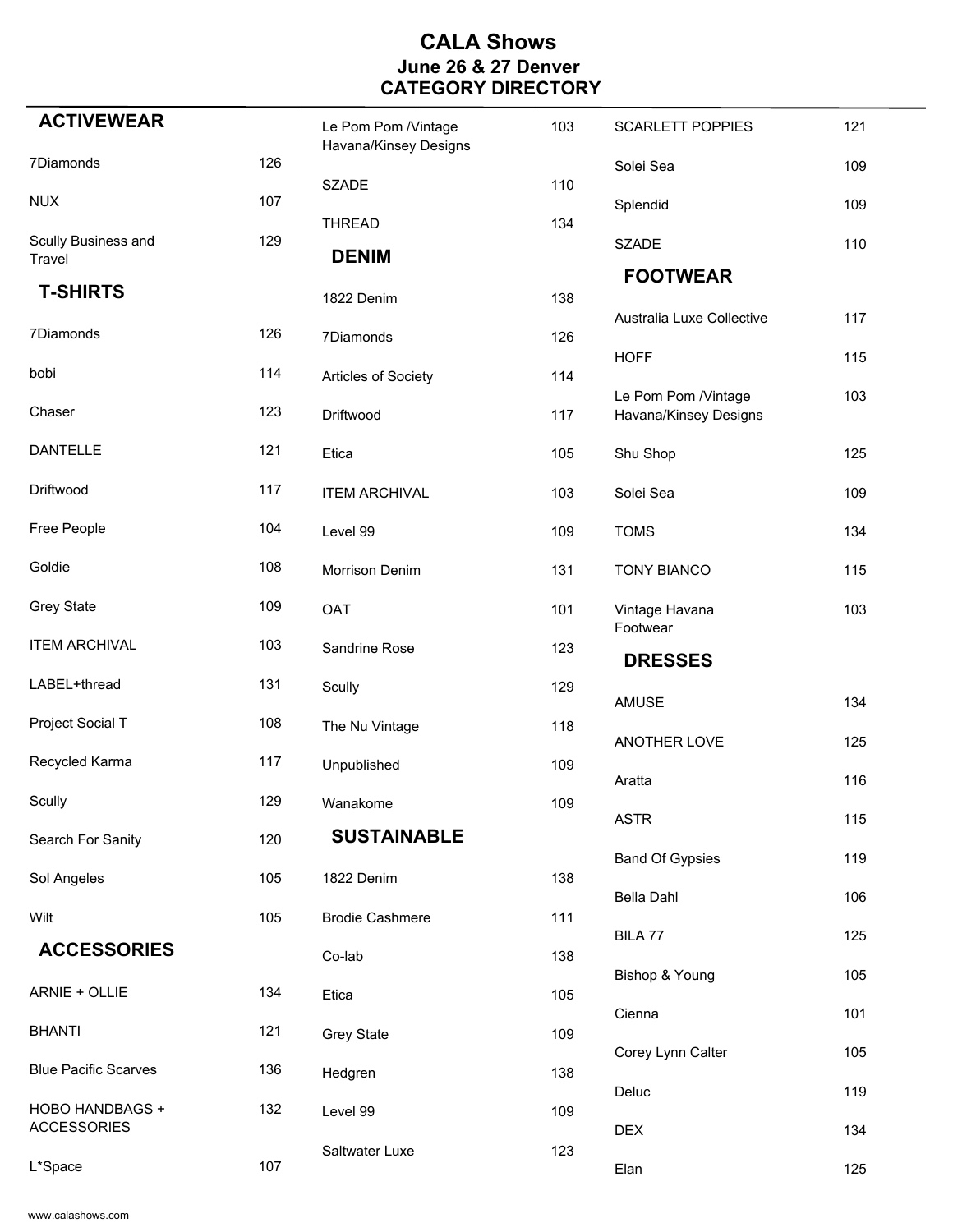| En Saison               | 115 | Splendid                   | 109 | <b>DANTELLE</b>    | 121 |
|-------------------------|-----|----------------------------|-----|--------------------|-----|
| Femme Fatale            | 117 | Sundays NYC                | 130 | Dylan by True Grit | 100 |
| <b>Fifteen Twenty</b>   | 108 | <b>Tart Collections</b>    | 109 | En Saison          | 115 |
| Free People             | 104 | The Nu Vintage             | 118 | Goldie             | 108 |
| Greylin                 | 105 | Veronica M                 | 109 | Greylin            | 105 |
| Heartloom               | 110 | Willow                     | 120 | Heartloom          | 110 |
| Johnny Was              | 102 | Z Girls                    | 128 | hello nite         | 101 |
| Le Pom Pom /Vintage     | 103 | Z Supply                   | 128 | KINROSS CASHMERE   | 132 |
| Havana/Kinsey Designs   |     | <b>HANDBAGS</b>            |     | Knititude          | 119 |
| Lola&Sophie             | 131 | Co-lab                     | 138 | LABEL+thread       | 131 |
| Lost + Wander           | 115 | Hedgren                    | 138 | Lola&Sophie        | 131 |
| Matty M                 | 120 | HOBO HANDBAGS +            | 132 | M. Rena            | 137 |
| Maven West              | 108 | <b>ACCESSORIES</b>         |     | Matty M            | 120 |
| <b>MOON RIVER</b>       | 115 | Molly G                    | 131 | Minnie Rose        | 130 |
| Never A Wallflower      | 130 | Vintage Havana<br>Footwear | 103 | Mododoc            | 101 |
| <b>PINCH</b>            | 108 | <b>INTIMATES</b>           |     | <b>NIA</b>         | 115 |
| Ranna Gill              | 105 | Eberjey                    | 107 | <b>OAT</b>         | 101 |
| <b>RD Style</b>         | 109 | <b>JEWELRY</b>             |     |                    |     |
| Red Haute               | 108 | <b>BRACHA</b>              | 108 | ORB CLOTHING       | 121 |
| Reset by Jane           | 125 | Chan Luu                   | 135 | <b>PINCH</b>       | 108 |
| <b>ROMA LABEL</b>       | 121 | Gold + Stone               | 117 | RD Style           | 109 |
| Sadie+Sage              | 119 | <b>KNITWEAR</b>            |     | Sadie+Sage         | 119 |
| SALAAM CLOTHING         | 121 | ANOTHER LOVE               | 125 | Sage The Label     | 119 |
| Saltwater Luxe          | 123 | Aratta                     | 116 | Search For Sanity  | 120 |
| Scandal Italy           | 122 |                            |     | Sundays NYC        | 130 |
| <b>SCARLETT POPPIES</b> | 121 | <b>ASTR</b>                | 115 | Wanakome           | 109 |
|                         |     | Betro Simone               | 105 | Wilt               | 105 |
| Scully                  | 129 | Chaser                     | 123 | Z Girls            | 128 |
| SOPHIE RUE              | 115 | Cienna                     | 101 |                    |     |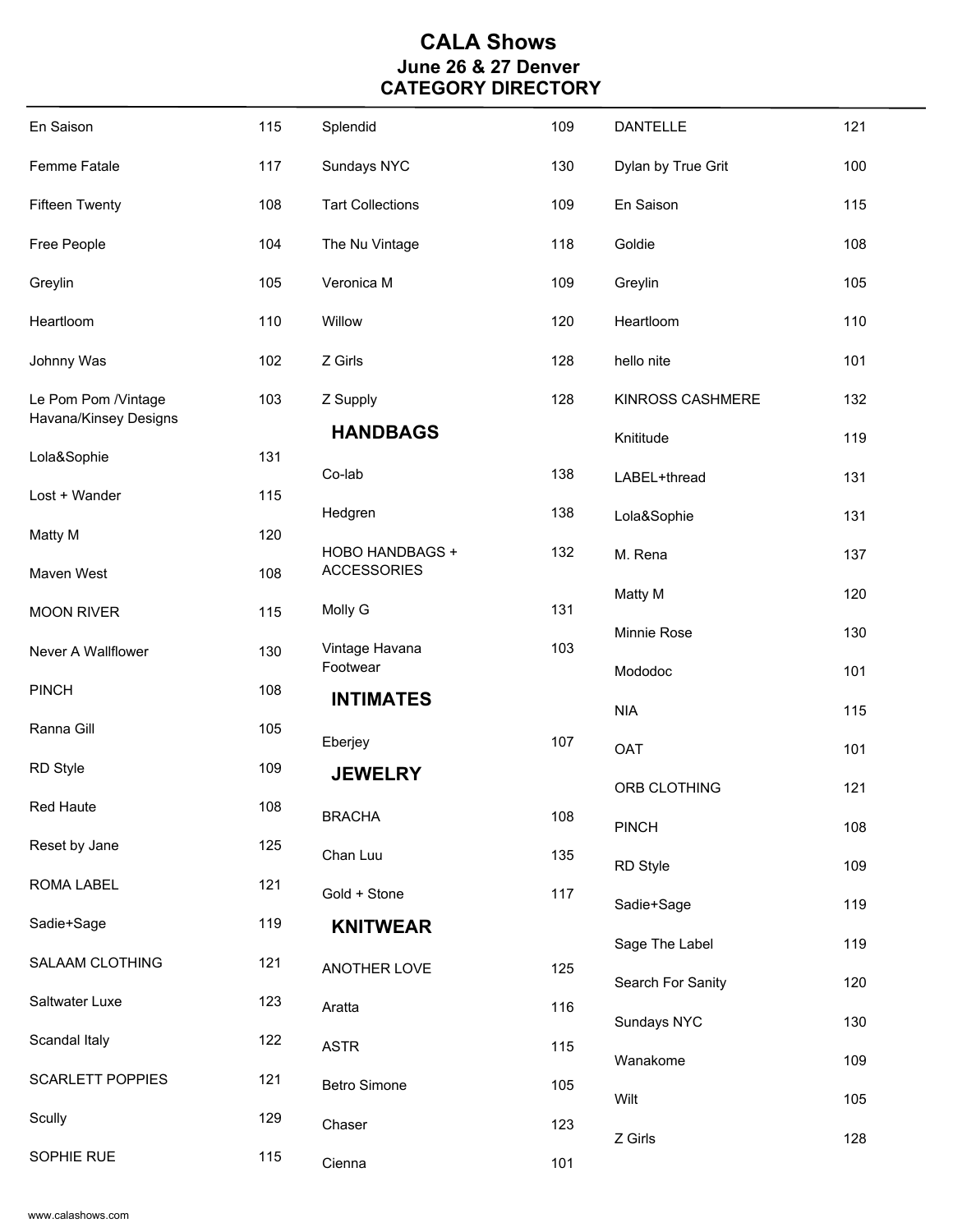| Z Supply             | 128 | <b>OUTERWEAR</b>       |     | <b>SCARVES</b>              |     |
|----------------------|-----|------------------------|-----|-----------------------------|-----|
| <b>LOUNGEWEAR</b>    |     | 7Diamonds              | 126 | <b>Blue Pacific Scarves</b> | 136 |
| Chaser               | 123 | <b>Band Of Gypsies</b> | 119 | Chan Luu                    | 135 |
| Driftwood            | 117 | <b>BHANTI</b>          | 121 | KINROSS CASHMERE            | 132 |
| Eberjey              | 107 | Corey Lynn Calter      | 105 | ORB CLOTHING                | 121 |
| Free People          | 104 | Deluc                  | 119 | <b>SWIMWEAR</b>             |     |
| Goldie               | 108 | Dylan by True Grit     | 100 | Johnny Was                  | 102 |
| <b>Grey State</b>    | 109 | Elan                   | 125 | L*Space                     | 107 |
| hello nite           | 101 | Etica                  | 105 | Solei Sea                   | 109 |
| <b>Michael Stars</b> | 124 | Free People            | 104 | <b>TOPS</b>                 |     |
| Minnie Rose          | 130 | Heartloom              | 110 | 7Diamonds                   | 126 |
| Mododoc              | 101 | Jou Jou                | 138 | Aratta                      | 116 |
| <b>NIA</b>           | 115 | Love Token             | 117 | <b>ASTR</b>                 | 115 |
| <b>NUX</b>           | 107 | Mauritius              | 119 | <b>Band Of Gypsies</b>      | 119 |
| Project Social T     | 108 | ORB CLOTHING           | 121 | Bella Dahl                  | 106 |
| Recycled Karma       | 117 | Sage The Label         | 119 | BILA 77                     | 125 |
| Search For Sanity    | 120 | Scully                 | 129 | Bishop & Young              | 105 |
| Sol Angeles          | 105 | Scully Leatherwear     | 129 | Cienna                      | 101 |
| Splendid             | 109 | Scully Men's           | 129 | Corey Lynn Calter           | 105 |
| Wilt                 | 105 | SOPHIE RUE             | 115 | <b>DANTELLE</b>             | 121 |
| Z Lounge             | 128 | <b>True Grit</b>       | 100 | Deluc                       | 119 |
| Z Supply             | 128 | Wanakome               | 109 | Dylan by True Grit          | 100 |
| <b>MEN'S</b>         |     | Willow                 | 120 | En Saison                   | 115 |
| 7Diamonds            | 126 | <b>EUROPEAN</b>        |     | <b>Fifteen Twenty</b>       | 108 |
| Scully Men's         | 129 | <b>Brodie Cashmere</b> | 111 | Greylin                     | 105 |
| <b>True Grit</b>     | 100 | Femme Fatale           | 117 | hello nite                  | 101 |
| <b>VISSLA</b>        | 134 | Scandal Italy          | 122 | Johnny Was                  | 102 |
|                      |     |                        |     | Lola&Sophie                 | 131 |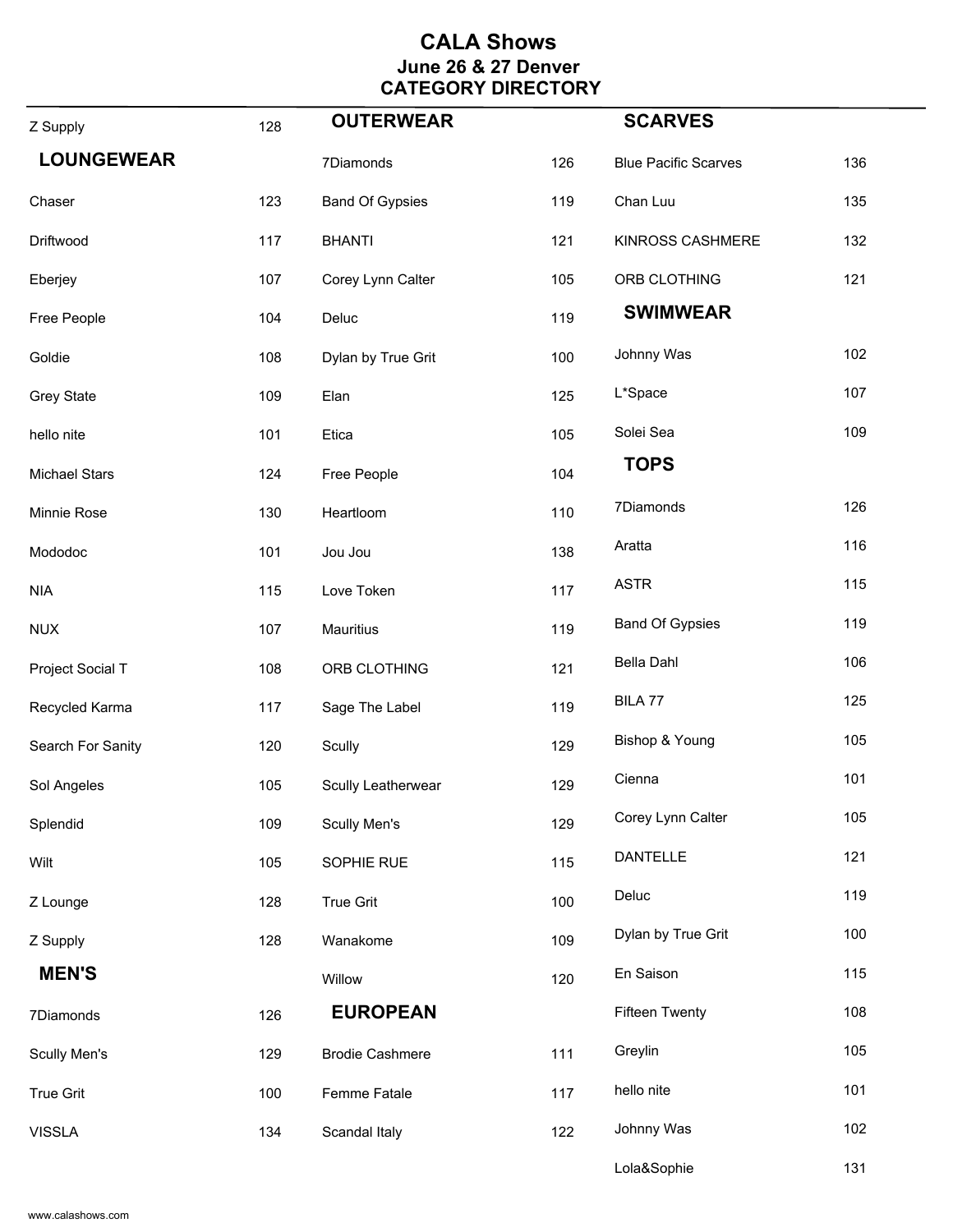| Lost + Wander           | 115 | True Grit                   | 100 | <b>MADE IN USA</b>      |     |
|-------------------------|-----|-----------------------------|-----|-------------------------|-----|
| Love Token              | 117 | Unpublished                 | 109 | Betro Simone            | 105 |
| M. Rena                 | 137 | Veronica M                  | 109 | Elan                    | 125 |
| Matty M                 | 120 | Willow                      | 120 | <b>Fifteen Twenty</b>   | 108 |
| Maven West              | 108 | <b>WOVEN HEART</b>          | 134 | Gold + Stone            | 117 |
| <b>Michael Stars</b>    | 124 | Z Girls                     | 128 | <b>ITEM ARCHIVAL</b>    | 103 |
| Mododoc                 | 101 | Z Supply                    | 128 | M. Rena                 | 137 |
| <b>MOON RIVER</b>       | 115 | <b>PANTS</b>                |     | Maven West              | 108 |
| Never A Wallflower      | 130 | 1822 Denim                  | 138 | <b>Michael Stars</b>    | 124 |
| <b>NIA</b>              | 115 | 7Diamonds                   | 126 | Molly G                 | 131 |
| OAT                     | 101 | Bella Dahl                  | 106 | <b>NUX</b>              | 107 |
| <b>PINCH</b>            | 108 | Bishop & Young              | 105 | Project Social T        | 108 |
| Ranna Gill              | 105 | Femme Fatale                | 117 | Red Haute               | 108 |
| Recycled Karma          | 117 | Level 99                    | 109 | SALAAM CLOTHING         | 121 |
| Red Haute               | 108 | Lost + Wander               | 115 | <b>SCARLETT POPPIES</b> | 121 |
| Reset by Jane           | 125 | <b>MOON RIVER</b>           | 115 | Sol Angeles             | 105 |
| Sadie+Sage              | 119 | Ranna Gill                  | 105 | Veronica M              | 109 |
| Sage The Label          | 119 | Scully                      | 129 | Z Supply                | 128 |
| SALAAM CLOTHING         | 121 | Unpublished                 | 109 |                         |     |
| Saltwater Luxe          | 123 | <b>CASHMERE</b>             |     |                         |     |
| Sandrine Rose           | 123 | <b>Blue Pacific Scarves</b> | 136 |                         |     |
| Scandal Italy           | 122 | <b>Brodie Cashmere</b>      | 111 |                         |     |
| Scully                  | 129 | KINROSS CASHMERE            | 132 |                         |     |
| SOPHIE RUE              | 115 | Knititude                   | 119 |                         |     |
| Sundays NYC             | 130 | LABEL+thread                | 131 |                         |     |
| <b>Tart Collections</b> | 109 | Minnie Rose                 | 130 |                         |     |
| The Nu Vintage          | 118 | Never A Wallflower          | 130 |                         |     |
|                         |     | Sandrine Rose               | 123 |                         |     |